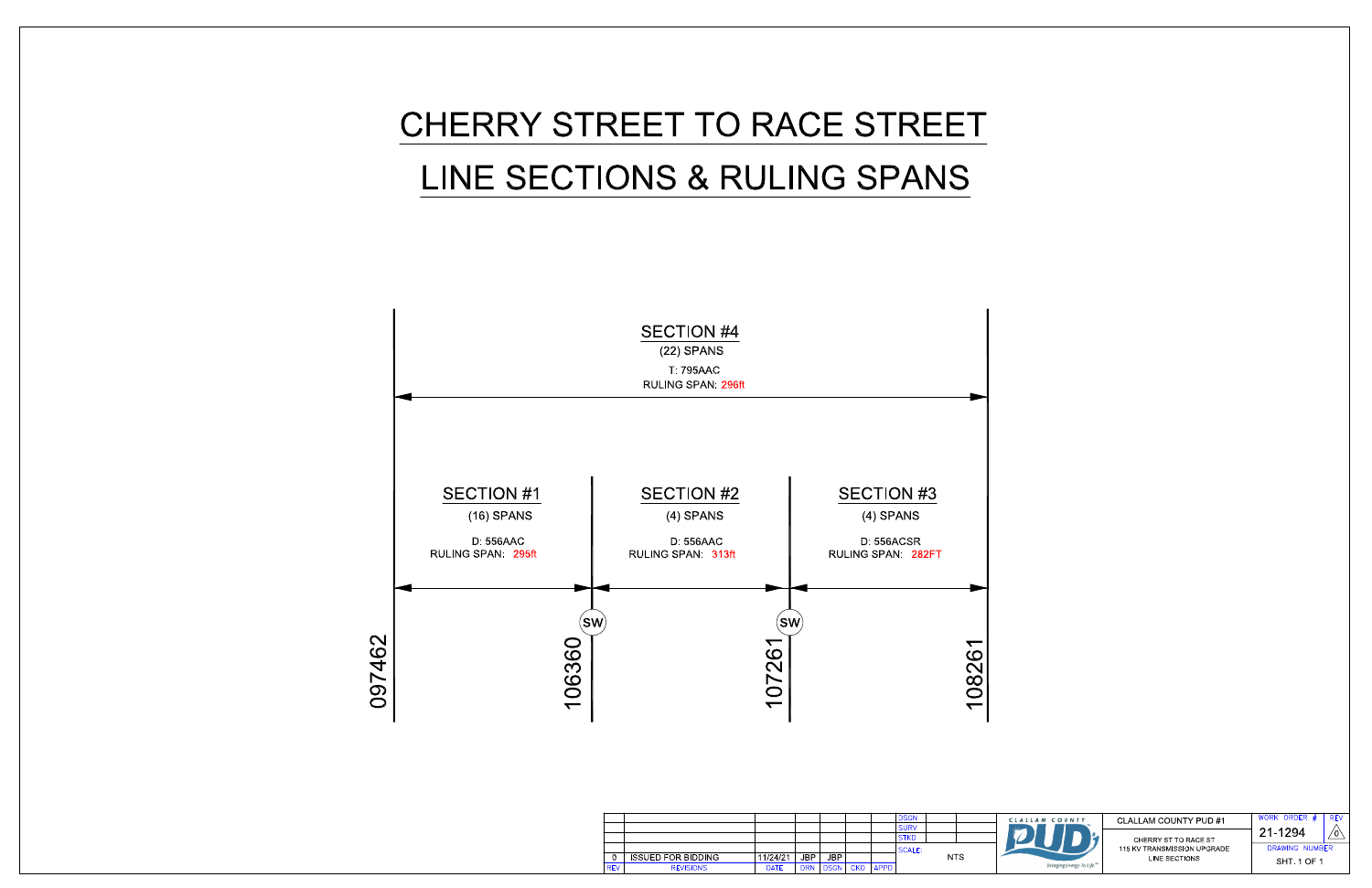



 $V4.0.6$ 

Southwire Company

Conductor: 556.5 kcmil 19 Strand AAC "Dahlia"

Area =  $0.4369$  in<sup>2</sup>, Diameter =  $0.856$  in, Weight =  $0.521$  lb/ft, RBS = 9750 lb Notes = Stress-strain data from Chart No. 1-945 Chart Notes: 19 Strand AAC/1350-H19. Contact your conductor manufacturer to verify stress-strain coefficients. Limits and Outputs in Average Tensions

Creep governs the final sag

Span = 295.00 ft RUS 1724E-200 Table 9-3 Medium Load Zone

|            | Loading Limits   |       |           |       |              |       |         |      |      |         |      |
|------------|------------------|-------|-----------|-------|--------------|-------|---------|------|------|---------|------|
| Cond.      | Temp             | Ice   | Wind      | K     | Limit        | Usage |         |      |      |         |      |
| $^\circ$ F | °C               | in    | $lb/ft^2$ | lb/ft |              |       |         |      |      |         |      |
| 15.0       | $-9.4$           | 0.25G | 4.00      | 0.20  | 50.0%        |       | Initial |      |      |         |      |
| 15.0       | $-9.4$           | 0.00  | 0.00      | 0.00  | $33.3$ $%$ * |       | Initial |      |      |         |      |
| 15.0       | $-9.4$           | 0.00  | 0.00      | 0.00  | 25.0%        |       | Final   |      |      |         |      |
| 60.0       | 15.6             | 0.00  | 0.00      | 0.00  |              |       | Creep   |      |      |         |      |
|            | Design Points    |       |           |       |              |       | Final   |      |      | Initial |      |
|            | Cond. Temp       | Ice   | Wind      | Κ     | Weight       | Saq   | Tension | H/W  | Saq  | Tension | H/W  |
| $^\circ$ F | $^{\circ}$ C     | in    | $lb/ft^2$ | lb/ft | lb/ft        | ft    | lb      | ft   | ft   | lb      | ft   |
| 15.0       | $-9.4$           | 0.25G | 4.00      | 0.20  | 1.176        | 3.94  | 3252    | 2765 | 3.30 | 3882    | 3301 |
| 32.0       | 0.0              | 0.25G | 0.00      | 0.00  | 0.865        | 3.93  | 2398    | 2771 | 2.99 | 3146    | 3636 |
| 0.0        | $-17.8$          | 0.00  | 0.00      | 0.00  | 0.521        | 2.11  | 2685    | 5153 | 1.53 | 3703    | 7107 |
| 15.0       | $-9.4$           | 0.00  | 0.00      | 0.00  | 0.521        | 2.58  | 2199    | 4220 | 1.75 | $3247*$ | 6231 |
| 30.0       | $-1.1$           | 0.00  | 0.00      | 0.00  | 0.521        | 3.12  | 1819    | 3490 | 2.02 | 2801    | 5375 |
| 60.0       | 15.6             | 0.00  | 0.00      | 0.00  | 0.521        | 4.26  | 1331    | 2553 | 2.81 | 2020    | 3875 |
| 90.0       | 32.2             | 0.00  | 0.00      | 0.00  | 0.521        | 5.34  | 1064    | 2040 | 3.82 | 1483    | 2845 |
| 120.0      | 48.9             | 0.00  | 0.00      | 0.00  | 0.521        | 6.30  | 902     | 1729 | 4.88 | 1163    | 2231 |
| 167.0      | 75.0             | 0.00  | 0.00      | 0.00  | 0.521        | 7.62  | 746     | 1429 | 6.37 | 891     | 1708 |
| 212.0      | 100.0            | 0.00  | 0.00      | 0.00  | 0.521        | 8.72  | 652     | 1249 | 7.61 | 747     | 1430 |
| $\star$    | Design Condition |       |           |       |              |       |         |      |      |         |      |

G Glazed Ice Density of 57.0 lb/ft<sup>3</sup>

 Certain information such as the data, opinions or recommendations set forth herein or given by Southwire representatives, is intended as a general guide only. Each installation of overhead electrical conductor and/or conductor accessories involves special conditions creating problems that require individual solutions and, therefore, the recipient of this information has the sole responsibility in connection with the use of the information. Southwire does not assume any liability in connection with such information.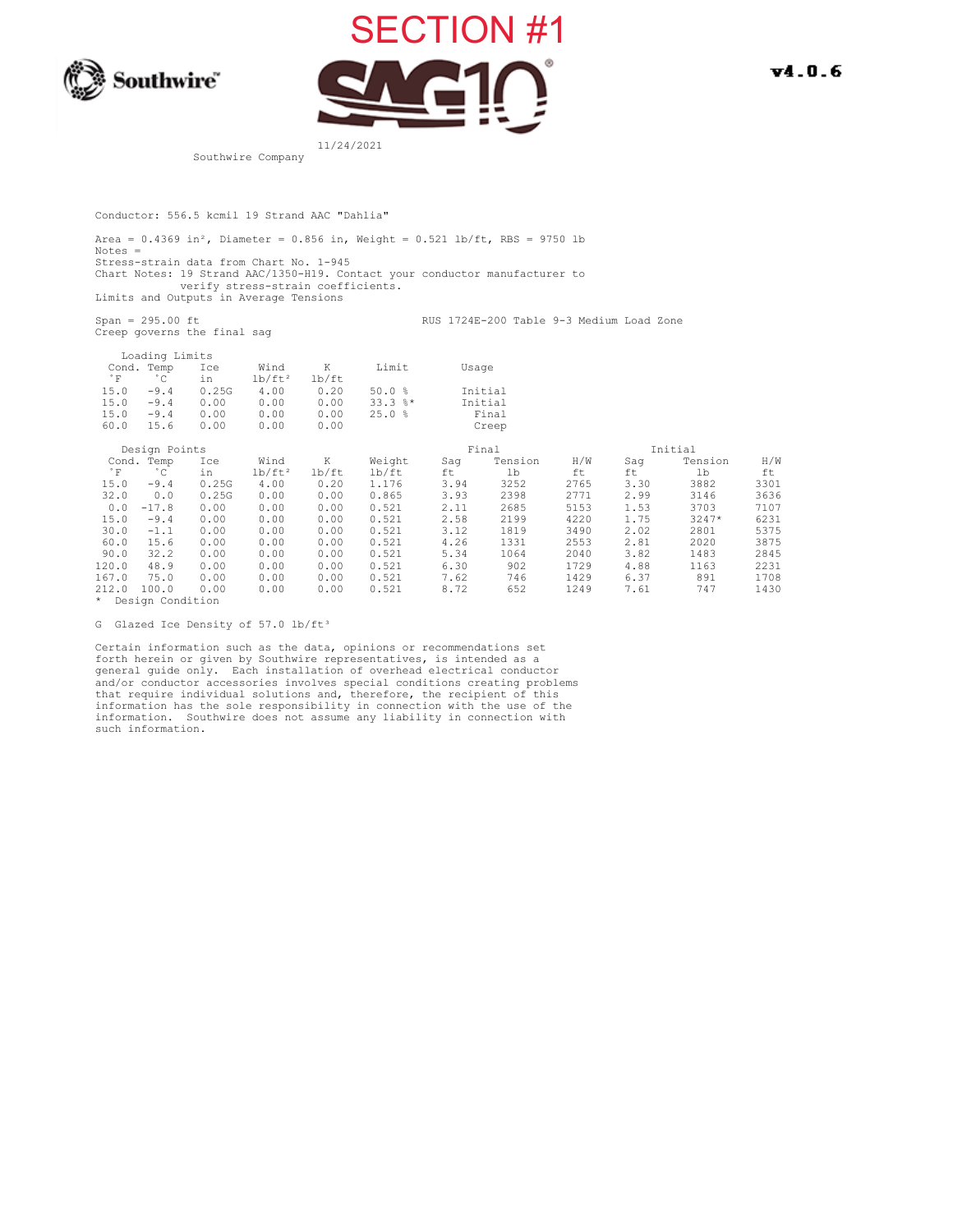



Southwire Company

Conductor: 556.5 kcmil 19 Strand AAC "Dahlia"

Area =  $0.4369$  in<sup>2</sup>, Diameter =  $0.856$  in, Weight =  $0.521$  lb/ft, RBS = 9750 lb Notes = Stress-strain data from Chart No. 1-945 Chart Notes: 19 Strand AAC/1350-H19. Contact your conductor manufacturer to verify stress-strain coefficients. Limits and Outputs in Average Tensions

Creep governs the final sag

Span = 313.00 ft <br>RUS 1724E-200 Table 9-3 Medium Load Zone

|                      | Loading Limits             |           |                   |            |              |      |         |      |         |
|----------------------|----------------------------|-----------|-------------------|------------|--------------|------|---------|------|---------|
| $^{\circ}$ F         | Cond. Temp<br>$^{\circ}$ C | Ice<br>in | Wind<br>$lb/ft^2$ | Κ<br>lb/ft | Limit        |      | Usage   |      |         |
| 15.0                 | $-9.4$                     | 0.25G     | 4.00              | 0.20       | 50.0%        |      | Initial |      |         |
| 15.0                 | $-9.4$                     | 0.00      | 0.00              | 0.00       | $33.3$ $%$ * |      | Initial |      |         |
| 15.0                 | $-9.4$                     | 0.00      | 0.00              | 0.00       | 25.0%        |      | Final   |      |         |
| 60.0                 | 15.6                       | 0.00      | 0.00              | 0.00       |              |      | Creep   |      |         |
|                      | Design Points              |           |                   |            |              |      | Final   |      | Initial |
|                      | Cond. Temp                 | Ice       | Wind              | Κ          | Weight       | Saq  | Tension | Saq  | Tension |
| $^\circ$ F           | $^{\circ}$ C               | in        | $1b/ft^2$         | lb/ft      | lb/ft        | ft   | 1b      | ft   | lb      |
| 15.0                 | $-9.4$                     | 0.25G     | 4.00              | 0.20       | 1.176        | 4.36 | 3305    | 3.66 | 3934    |
| 32.0                 | 0.0                        | 0.25G     | 0.00              | 0.00       | 0.865        | 4.34 | 2441    | 3.33 | 3187    |
| 0.0                  | $-17.8$                    | 0.00      | 0.00              | 0.00       | 0.521        | 2.41 | 2653    | 1.73 | 3697    |
| 15.0                 | $-9.4$                     | 0.00      | 0.00              | 0.00       | 0.521        | 2.91 | 2191    | 1.97 | $3247*$ |
| 30.0                 | $-1.1$                     | 0.00      | 0.00              | 0.00       | 0.521        | 3.48 | 1832    | 2.27 | 2810    |
| 60.0                 | 15.6                       | 0.00      | 0.00              | 0.00       | 0.521        | 4.67 | 1366    | 3.11 | 2051    |
| 90.0                 | 32.2                       | 0.00      | 0.00              | 0.00       | 0.521        | 5.79 | 1104    | 4.18 | 1528    |
| 120.0                | 48.9                       | 0.00      | 0.00              | 0.00       | 0.521        | 6.79 | 942     | 5.27 | 1212    |
| 167.0                | 75.0                       | 0.00      | 0.00              | 0.00       | 0.521        | 8.17 | 783     | 6.83 | 936     |
| 212.0                | 100.0                      | 0.00      | 0.00              | 0.00       | 0.521        | 9.33 | 686     | 8.13 | 787     |
| de Barton Caradotton |                            |           |                   |            |              |      |         |      |         |

\* Design Condition

G Glazed Ice Density of 57.0 lb/ft<sup>3</sup>

 Certain information such as the data, opinions or recommendations set forth herein or given by Southwire representatives, is intended as a general guide only. Each installation of overhead electrical conductor and/or conductor accessories involves special conditions creating problems that require individual solutions and, therefore, the recipient of this information has the sole responsibility in connection with the use of the information. Southwire does not assume any liability in connection with such information.

 $V4.0.6$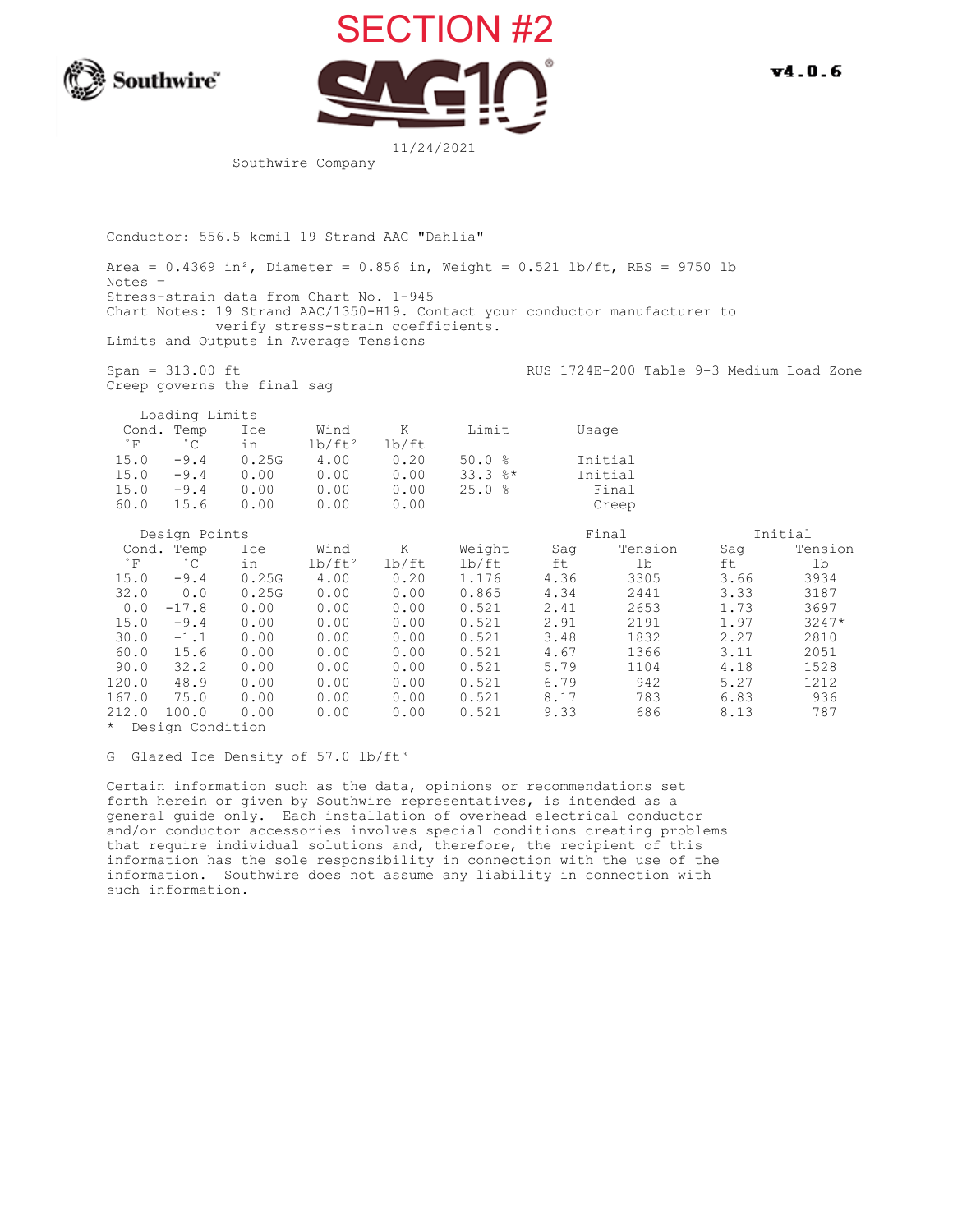



## **Conductor: 556.5 kcmil 19 Strand AAC "Dahlia"**

Area =  $0.4369$  in<sup>2</sup>, Diameter =  $0.856$  in, Weight =  $0.521$  lb/ft, RBS = 9750 lb Notes = Stress-strain data from Chart No. 1-945 Chart Notes: 19 Strand AAC/1350-H19. Contact your conductor manufacturer to verify stress-strain coefficients. Limits and Outputs in Average Tensions

Creep governs the final sag

Span = 282.00 ft  $RUS 1724E-200$  Table 9-3 Medium Load Zone

Loading Limits

| Cond. Temp |                   | Ice   | Wind      |       | Limit        | Usage   |
|------------|-------------------|-------|-----------|-------|--------------|---------|
| ੰ ਸ        | $^{\circ}$ $\sim$ | in    | $1b/ft^2$ | lb/ft |              |         |
| 15.0       | $-9.4$            | 0.25G | 4.00      | 0.20  | 50.0%        | Initial |
| 15.0       | $-9.4$            | 0.00  | 0.00      | 0.00  | $33.3$ $%$ * | Initial |
| 15.0       | $-9.4$            | 0.00  | 0.00      | 0.00  | 25.0%        | Final   |
| 60.0       | 15.6              | 0.00  | 0.00      | 0.00  |              | Creep   |

|       | Design Points  |       |           |       |        | Final | Initial |      |         |
|-------|----------------|-------|-----------|-------|--------|-------|---------|------|---------|
|       | Cond. Temp     | Ice   | Wind      | Κ     | Weight | Saq   | Tension | Saq  | Tension |
| ° F   | $^{\circ}$ C   | in    | $lb/ft^2$ | lb/ft | lb/ft  | ft    | 1b      | ft   | 1b      |
| 15.0  | $-9.4$         | 0.25G | 4.00      | 0.20  | 1.176  | 3.64  | 3214    | 3.04 | 3845    |
| 32.0  | 0.0            | 0.25G | 0.00      | 0.00  | 0.865  | 3.64  | 2366    | 2.76 | 3116    |
|       | 0.0<br>$-17.8$ | 0.00  | 0.00      | 0.00  | 0.521  | 1.91  | 2711    | 1.40 | 3708    |
| 15.0  | $-9.4$         | 0.00  | 0.00      | 0.00  | 0.521  | 2.35  | 2207    | 1.60 | $3247*$ |
| 30.0  | $-1.1$         | 0.00  | 0.00      | 0.00  | 0.521  | 2.86  | 1810    | 1.85 | 2795    |
| 60.0  | 15.6           | 0.00  | 0.00      | 0.00  | 0.521  | 3.97  | 1305    | 2.59 | 1997    |
| 90.0  | 32.2           | 0.00  | 0.00      | 0.00  | 0.521  | 5.02  | 1034    | 3.58 | 1449    |
| 120.0 | 48.9           | 0.00  | 0.00      | 0.00  | 0.521  | 5.95  | 872     | 4.60 | 1127    |
| 167.0 | 75.0           | 0.00  | 0.00      | 0.00  | 0.521  | 7.22  | 719     | 6.05 | 858     |
| 212.0 | 100.0          | 0.00  | 0.00      | 0.00  | 0.521  | 8.29  | 627     | 7.24 | 717     |
|       |                |       |           |       |        |       |         |      |         |

\* Design Condition

G Glazed Ice Density of 57.0 lb/ft<sup>3</sup>

 Certain information such as the data, opinions or recommendations set forth herein or given by Southwire representatives, is intended as a general guide only. Each installation of overhead electrical conductor and/or conductor accessories involves special conditions creating problems that require individual solutions and, therefore, the recipient of this information has the sole responsibility in connection with the use of the information. Southwire does not assume any liability in connection with such information.